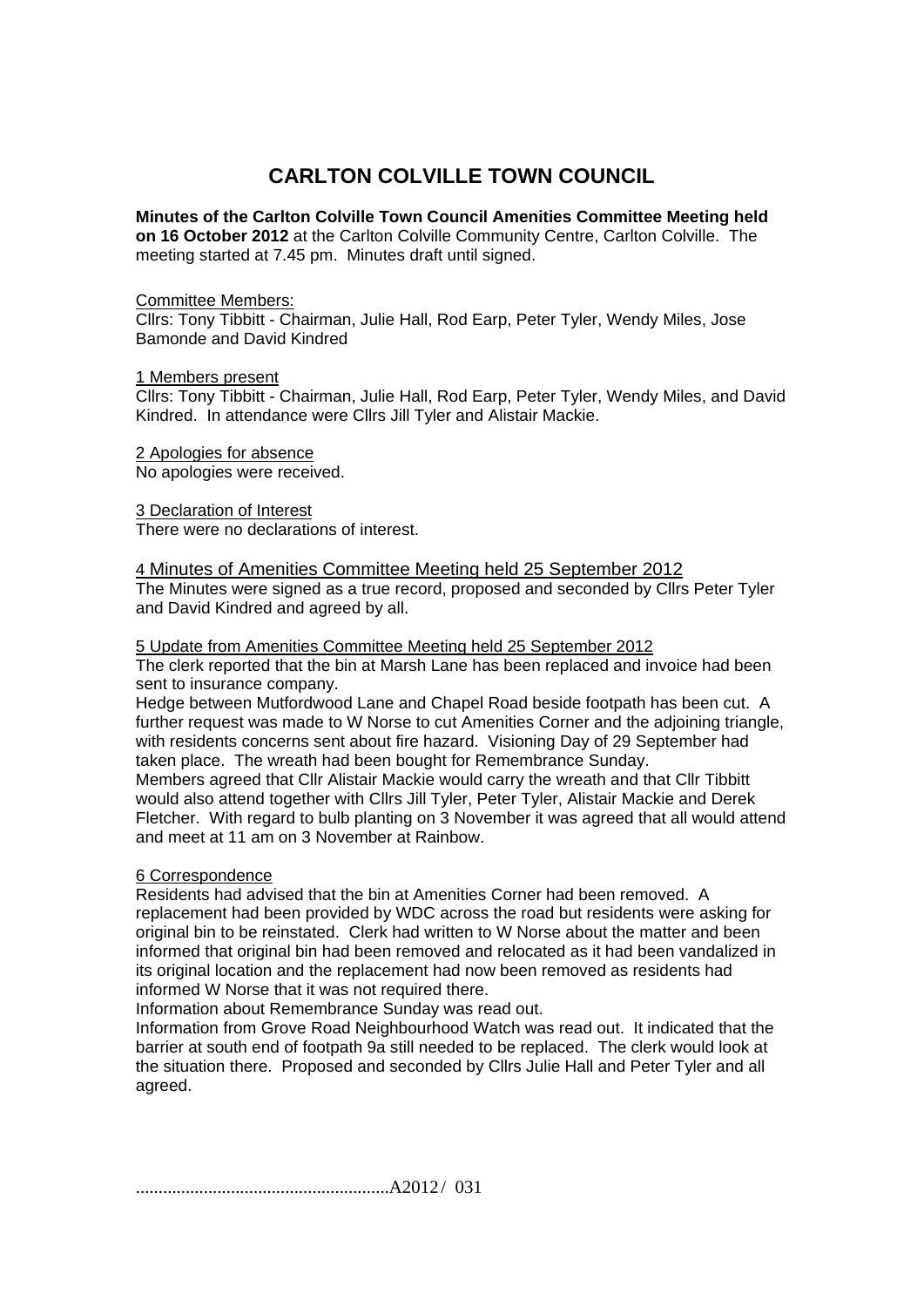### 6i Bus route at Bloodmoor Hill

The clerk had written to the bus company about bus drivers stopping in unauthorized sites with bus engines running. The bus company was dealing with the matter and had advised that the council should report any repeat occurrences.

## 7 Grit bin

The clerk advised that she had been advised that the grit bin that had been in the process during the previous year of being made ready for use was insured and members proposed that the provision go ahead. Proposed and seconded by Cllrs Julie Hall and Peter Tyler and all agreed.

## 8 discuss representation with local community centres.

Cllr Jill Tyler will attend Carlton Colville Community Centre Committee meeting on 30 October 2012, the aim being not to be a member but to be better informed. Cllr Julie Hall would attend the meeting at Bloodmoor Hill Community Centre with the same aim. Cllr David Kindred suggested that there be a rota for attending the meetings and it was agreed to discuss this at the full Council Meeting.

9 To agree amenities projects for year ending 31 March 2014 in readiness for Precept Meeting to include Borrow Close, Funding for youth workers; Borrow Close allotments, bus shelters including an extra one for the current year

Borrow Close: Items to be installed in readiness for allotment provision: Fencing 4' 11" steel fencing, 4" mesh plastic coated. 2 gate entrance of galvanized steel. Cllr Earp advised that this is what was provided at Stradbroke Road allotments. Tarmac or plastic gridding, (At a later date concrete plinths and 3 strand wire between allotments would be needed); Water provision. Hanging baskets: .It was proposed not to have more hanging baskets in the next year; Youth workers: £4800 would be necessary to retain youth service in Carlton Colville since government cuts. All agreed this was a necessary service, this item being proposed and seconded by Cllrs Julie Hall and Peter Tyler. Bus shelters: provision of one a year to continue with two next year as none was installed during the current year. Bins: Hedley Lane, Ashburnham Way vicinity, Harrap Dale. Seat at Castleton Avenue. Provision for Town Council premises. All above proposals were agreed being proposed and seconded by Cllrs David Kindred and Julie Hall and agreed by all.

#### 10 Newsletter update

Cllr Earp had circulated the current update that he was working on of the newsletter. Members discussed and it was agreed that black text should be used; the banner would be on the front page; photos of councillors would be on the website; not in the newsletter; information would be included as follows: report on Visioning day from Cllr Jill Tyler, dates of council meetings, information from schools and Carlton Marshes Wildlife Trust and local community centres. It was agreed to delete a paragraph from the WI but to retain the general information from it. Newsletter would be proof read by Council before sending to printers. Cllr Tyler made suggestions about who to obtain reports from. 26 October was the date aimed for to go to printers.

# 11 Website update

Cllr David Kindred advised updates he had put on web.